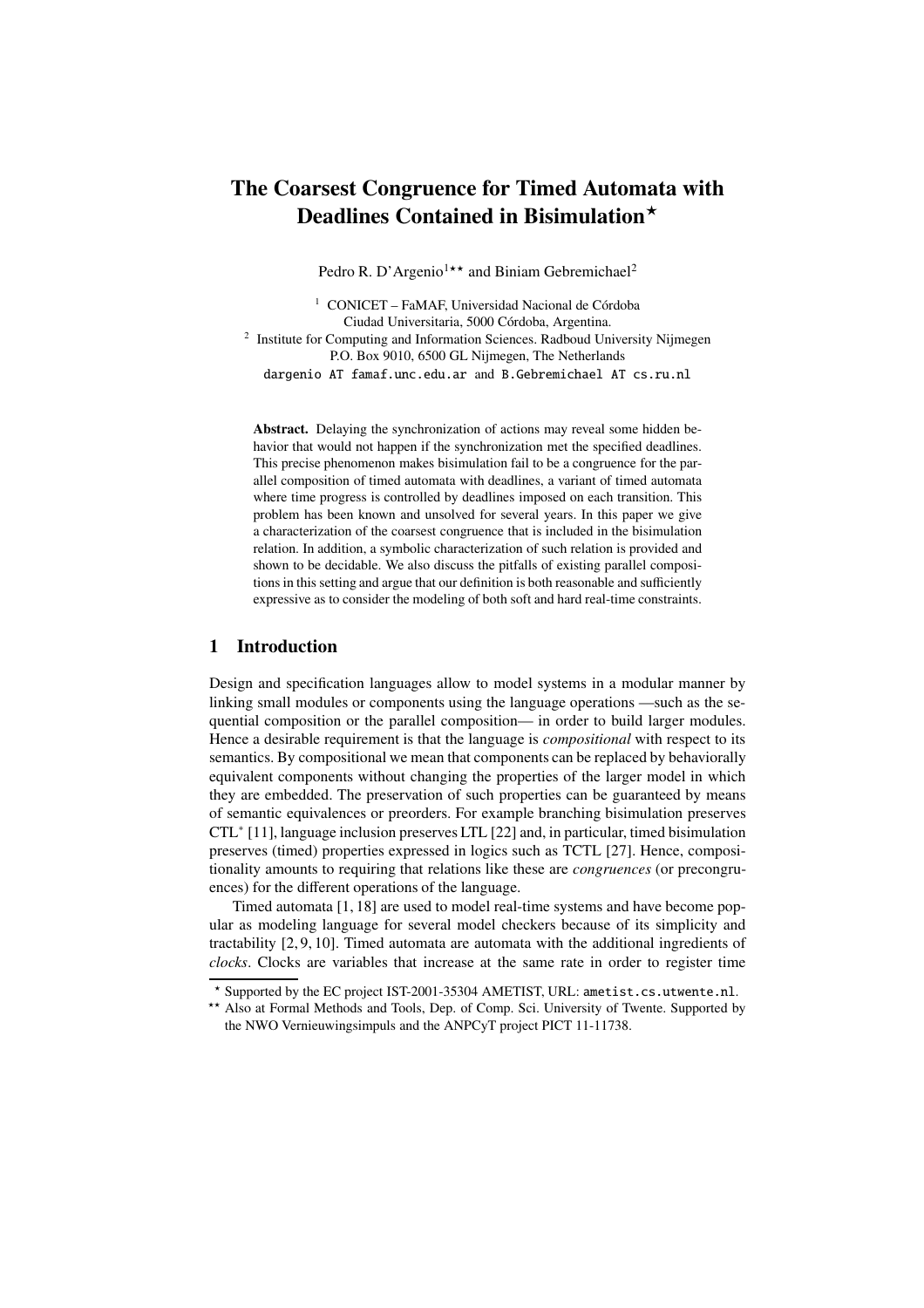

**Fig. 1.** TAD and compositionality

progress. Transitions are labeled with constraints on clocks, called *guards*, that indicate when such transition *may* take place. Usually timed automata are used to model realtime systems with *hard* constraints. In this cases, timed automata are equipped with an *invariant*, which is a constraint on clocks that limits time progress in each control state [18]: the system is obliged to leave such state before invalidating the invariant.

Because of the nature of invariants, time is allowed to progress in the composed timed automaton only if time is allowed to progress in all component automata. Therefore, if one of the automaton fails to meet the deadline imposed by a partner in a synchronisation, then the entire system crashes (which is represented by the so called *time deadlock*: the composed system has reached a state where time is blocked forever). This is the nature of hard deadlines. But it is debatable whether hard deadlines are always appropriate to model synchronisation in real-time systems. An alternative composition is, a composition with *soft* deadlines that allows the fast partner to wait the slow partner if nothing else is possible. In this case the deadlines can be violated, but the synchronisation is performed urgently whenever possible.

Timed automata with deadlines (TAD for short) [26, 7, 5, 6] were introduced for these reasons. Parallel compositions with hard and soft deadlines as well as urgency can be naturally defined in TAD. At the same time, the TAD model ensures, under reasonable assumption, what is called time reactivity in [6] and time lock freedom in [8], that is, whenever time progress stops there exists at least one transition enabled. (Note that time reactivity and hard constraints are not fully compatible.) This model is nowadays embedded in modeling languages such as IF [10] and MoDeST [16, 4], and urgent transitions in UPPAAL [3] can be seen as a particular instance of TAD transitions.

TADs do not have invariants. Instead, a TAD transition has associated a second clock constraint, called *deadline*, that indicates in which moment such transition *must* be taken. As a consequence, a deadline is required to hold *only if* the corresponding guard holds ensuring the transition can be taken after the deadline is reached. In this sense, the deadline impose an *urgency constraint*.

Contrary to the traditional timed automata setting, bisimulation in the TAD model *is not* preserved by parallel composition [6]. This is illustrated in the following example. *T*<sup>1</sup> in Fig. 1.(a) depicts a TAD in which circles represent control state and arrows are control transitions. In particular the small incoming arrow identifies the initial state.  $T_1$ performs first an action *b* at any moment and sets clock *x* to 0. As time progresses, the value of *x* increases and when it takes value 2 action *a* becomes enabled. This is controlled by guard  $\gamma$  :  $x \ge 2$ . At any point after *x* takes value 2, this transition may take place, but as time continues to progress and *x* takes value 3, the deadline  $\delta$  :  $x \ge 3$ obliges the execution of the transition. Notice that  $T_2$  shows a similar behavior since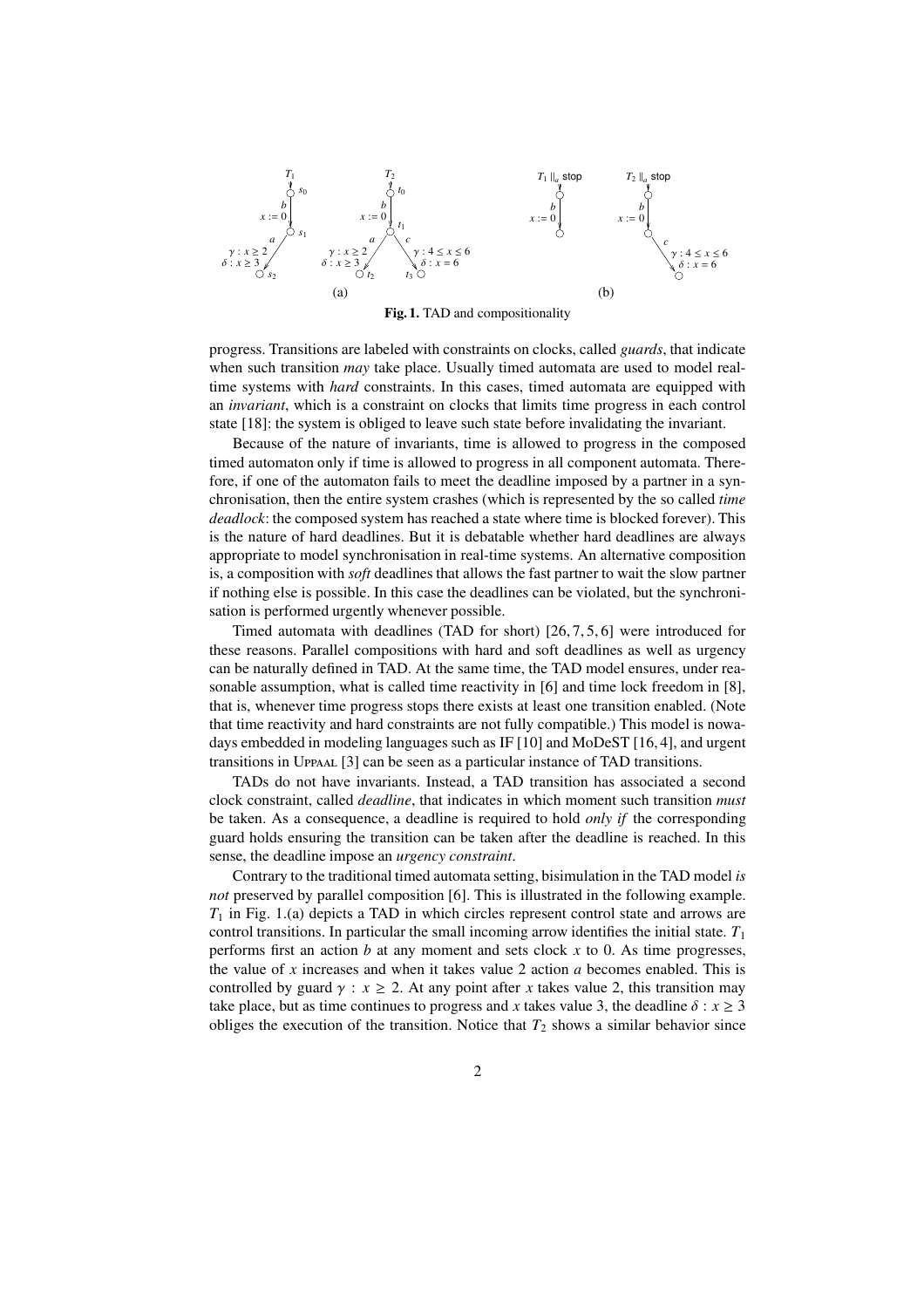action *c* cannot be executed: the deadline of *a* obliges its execution before the guard of *c* becomes enabled. In fact,  $T_1$  and  $T_2$  are timed bisimilar in the sense of [6].

Suppose now that  $T_1$  is composed in parallel with the automaton stop requiring synchronization on action *a*. (stop is the automaton with a single location and no transition; hence, it does not do anything but idling.) This blocks the execution of action *a* in  $T_1$ . The resulting automaton  $T_1 \parallel_a$  stop is depicted in Fig. 1.(b). Similarly, the composition of  $T_2$  with stop in  $T_2 \parallel_a$  stop also blocks the execution of *a*, but in this case time progresses beyond 3 time units allowing the execution of *c* after 4 time units (see Fig. 1.(b)). As a consequence  $T_1 \parallel_a$  stop and  $T_2 \parallel_a$  stop are not bisimilar.

To the best of our knowledge there is no characterization of a congruence for parallel composition on TADs. The only exception is what is called strong congruence in [6], which is the usual bisimulation applied directly on TADs. This relation is, however, far too strong as it requires the syntactic equality of guards, deadlines, and clock resets.

In this paper we present a congruence relation for parallel composition and prove that it is the coarsest congruence included in the bisimulation relation. This new relation, which we call ∇-bisimulation (read "drop-bisimulation"), is in fact the usual bisimulation on an extended semantics of TAD. Such semantics allows for time progressing beyond deadlines but carefully accounting the actions whose deadline have been overruled. We also give a symbolic characterization of ∇-bisimulation, that is, a relation defined directly on TADs. As a corollary of this characterization we obtain that ∇-bisimulation is decidable. Another particular contribution of this paper is that the proof of congruence is entirely carried out at symbolic level (i.e., without resorting to the underlying transition system in which ∇-bisimulation is defined). We finally discuss different kind of parallel compositions on TADs (mostly defined already in the literature) reporting which of them preserves ∇-bisimulation and which do not and why.

**Related Work.** The failure of bisimulation to be a congruence becomes apparent when soft deadlines are considered, that is actions that may be urgent in isolation are required to wait if they are intended for synchronization i.e. synchronizing actions need to be *patient*. This problem has appeared in the context of stochastic process algebra where synchronization is required to be patient (e.g. [20, 19, 14]). It becomes evident (in a similar manner as above) if bisimulation is considered for the underlying probabilistic transition system rather than for the finer symbolic model [14]. The problem of compositionality also showed up in other process algebras for performance behavior [13].

In [21], compositionality is studied on timed automata with urgent actions w.r.t. simulation. (An urgent action corresponds to an action in TADs for which guard and deadline are the same.) In this case, it suffices to add a condition of readiness on the urgent actions to achieve precongruence. Recently, [17] defined a variant of TADs where actions are distinguished between input and output following the model of [25] and for which bisimulation *is* a congruence for the parallel composition. This is possible due to input enabling and to the fact that only output actions are allowed to be urgent (i.e. to have deadline.) Therefore there is no need to wait for synchronization as it is always possible. Though the restrictions imposed by [17] makes the new model much simpler and tractable, using it to describe soft real-time systems may result in complex models.

In addition to the solution for the compositionality problem, we also give a symbolic characterization of the congruence. Our work is based on the result of Lin & Yi [23]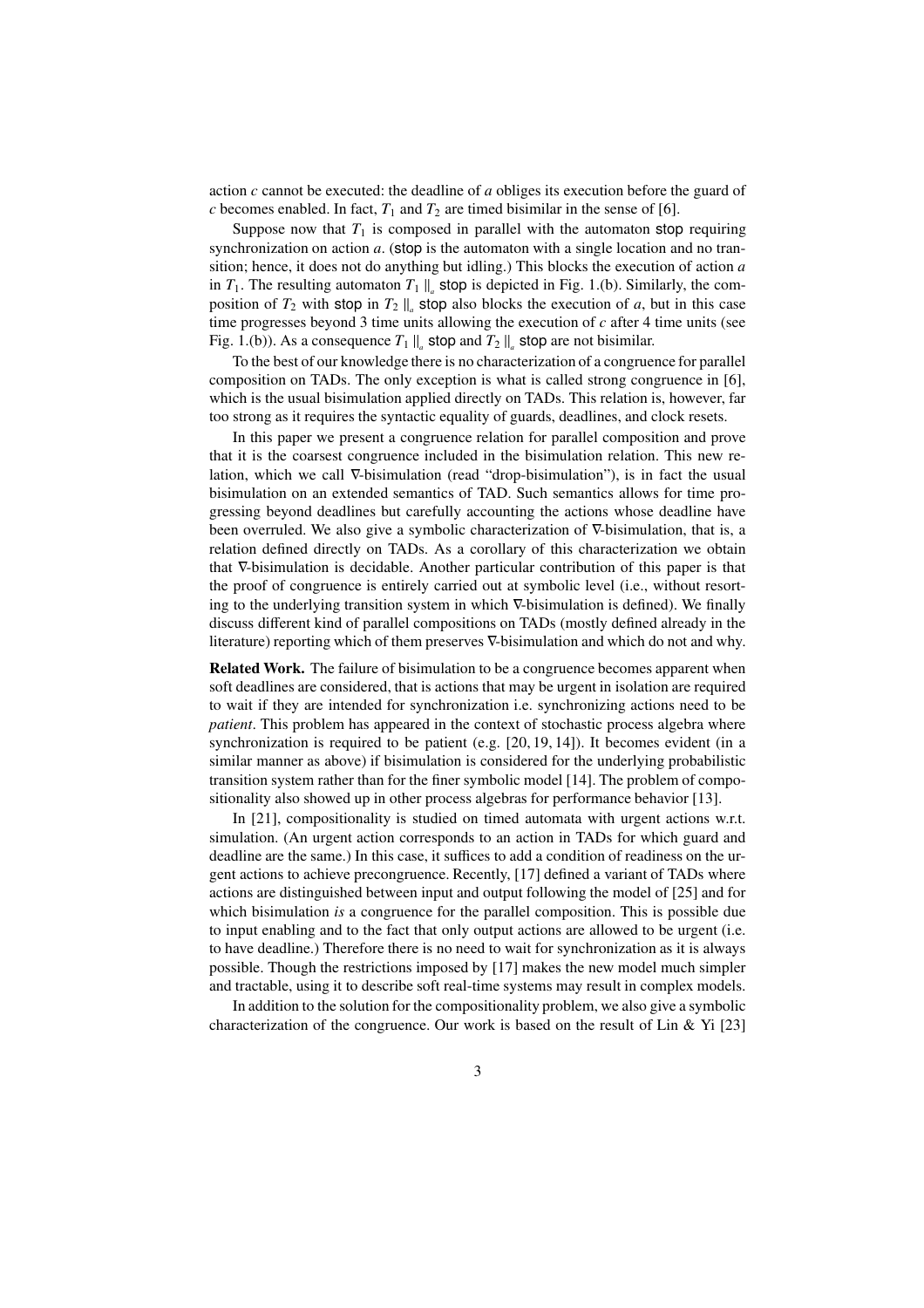who gave a symbolic characterization of the bisimulation for timed automata. In turn, their result is based on Čerāns' who determined that bisimulation for timed automata is decidable [12]. We use also this result to show the decidability of the ∇-bisimulation.

**Paper Outline.** The paper is organized as follows. Section 2 gives the preliminaries recalling timed automata with deadlines, its semantics in terms of transition systems, the definition of bisimulation, and particularly, the definition of parallel composition. In Section 3 we discuss the pitfalls of the composition and progressively construct the semantics that leads to the definition of ∇-bisimulation. The symbolic characterization is provided in Section 4 and shown to be the coarsest congruence in Section 5. We conclude in Section 6 discussing decidability of ∇-bisimulation and the different kind of synchronization in parallel composition. A full version of this paper appeared as [15].

#### **2 Preliminaries**

**Timed Automata with Deadlines.** A *clock* is a non-negative real-valued variable, which can be reset to zero at the occurrence of an event, and between two resets, its derivative with respect to time is equal to 1. We denote  $C = \{x_1, \ldots, x_N\}$  to be a finite set of clocks. A *clock constraint*  $\mathcal{F}(C)$  is a conjunction of formula(s) of atomic constraints in the form of  $x_i$   $\bowtie$  *n* or  $x_i - x_j \bowtie m$ , where  $x_i$  and  $x_j$  are clocks in C,  $\bowtie$  ∈ {<, >, ≤, ≥, =} and *n*, *m* are natural numbers. The constraints **tt** and ff are used to denote, respectively, the atomic constraints which are constantly true and false. We will assume that there is a global finite set of actions  $A$  for all timed automata with deadlines.

**Definition 1.** *A* timed automaton with deadlines  $[6]$  *(TAD for short) is a structure*  $T =$  $( L, I<sup>0</sup>, C, → )$  *where (i)*  $L$  *is a finite set of locations, (ii)*  $|<sup>0</sup> ⊆ L$  *is the set of initial locations, (iii)* C *is a finite set of clocks, (iv)*  $\rightarrow \subseteq \mathcal{L} \times (\mathcal{A} \times \mathcal{F}(C) \times \mathcal{F}(C) \times 2^C) \times \mathcal{L}$ *, is a finite set of edges. If*  $(s, a, \gamma, \delta, \mathbf{x}, s') \in \rightarrow \mathbb{W}$ e *write*  $s \xrightarrow{a, \gamma, \delta, \mathbf{x}} s'$  *and require that*  $\delta \Rightarrow \gamma$ *holds, moreover we assume* δ *is left-closed (left-closure is formally defined in Def. 2).*

The notion  $s \xrightarrow{a,y,\delta,\mathbf{x}} s'$  represents an edge from location *s* to *s'* that executes action *a* whenever *guard*  $\gamma$  becomes true. In addition, *deadline* predicate  $\delta$  impose an urgency condition: the transition cannot be delayed whenever  $\delta$  is satisfied. When executing the transition, clocks in **x** are set to 0.

**Parallel composition of TADs.** Parallel composition allows the independent execution of the activity of the component automata except if they are intended to synchronize. We assume CSP synchronization in which actions with equal name synchronize if and only if they belong to a set of *synchronizing actions*  $B \subseteq \mathcal{A}$ . Since enabling of actions is determined by guards, we define the guard on the synchronized transition to be the conjunction of the guards on the synchronizing transitions. Therefore synchronization takes place only if both partners are able to execute the same synchronizing action. (Other compositions of guards are discussed in Sec. 6). Similarly, the deadlines of the synchronizing transitions should affect the deadline of the synchronization. In this case, we do not fix any particular operation. Instead, we assume a given operator ⊗ that, when applied to guards and deadlines of the synchronizing transitions, returns the deadline of the synchronization. We require that ⊗ satisfies the following: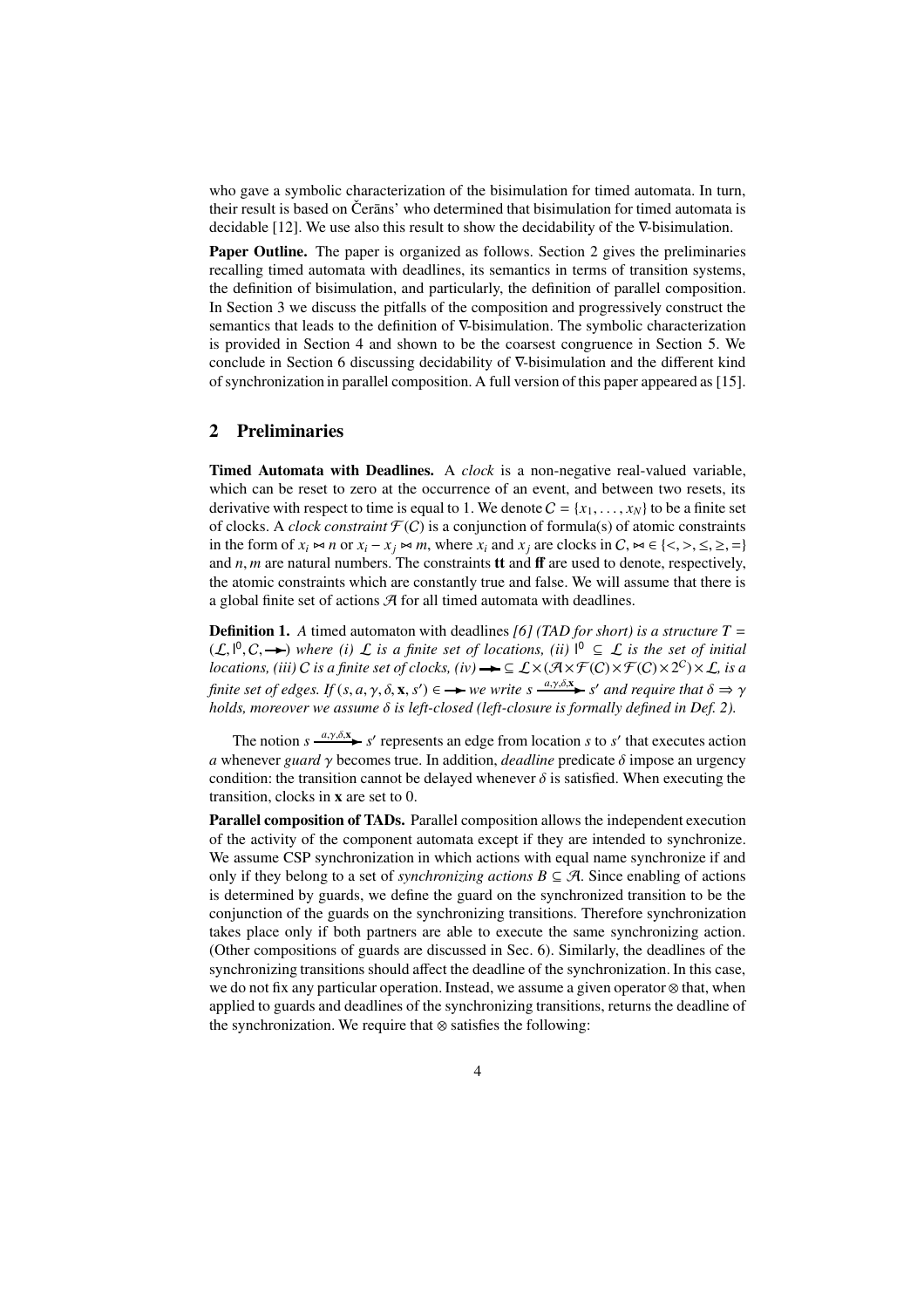- 1.  $(\delta_1, \gamma_1) \otimes (\delta_2, \gamma_2) \Rightarrow (\gamma_1 \wedge \gamma_2)$  whenever  $\delta_1 \Rightarrow \gamma_1$  and  $\delta_2 \Rightarrow \gamma_2$
- 2. ⊗ preserves *left-closure*, that is, if  $\delta_1$  and  $\delta_2$  are left closed, so is  $(\delta_1, \gamma_1) \otimes (\delta_2, \gamma_2)$
- 3. ⊗ distributes with respect to ∨ in all its arguments, that is
- $\left(\ \vee_i \left( \delta^i_1, \gamma^i_1 \right) \otimes \left( \delta^i_2, \gamma^i_2 \right) \right) \ \Leftrightarrow \ \left( \vee_i \delta^i_1, \vee_i \gamma^i_1 \right) \otimes \left( \vee_i \delta^i_2, \vee_i \gamma^i_2 \right)$
- 4. There exists a constraint  $\mathbf{0}_{\delta}$  such that  $(\mathbf{0}_{\delta}, \mathbf{t})$  acts as a neutral element for  $\otimes$  in the following sense:  $((\delta_1, \gamma_1) \otimes (\mathbf{0}_{\delta}, \mathbf{t}) ) \Leftrightarrow \delta_1$

 $(\delta_1, \gamma_1) \otimes (\delta_2, \gamma_2)$  has to imply the guard  $\gamma_1 \wedge \gamma_2$  of the resulting transition in order to preserve this property on the composed TAD. This is required in 1. Similarly, condition 2 ensures that deadlines of the composed TAD are left-closed. The distributivity of 3 is needed to prove congruence (see proof of Theorem 2). As we will see in the next section, time passage in a location is limited by the complement of the disjunction of the outgoing deadlines. Therefore condition 3 states compositionality for  $\otimes$ , allowing to represent the deadline of a synchronized action in terms of the deadlines and guards of the component automata. Constraint 4 is only necessary to show that our definition is the coarsest congruence included in the bisimulation (see Lemma 6). For operators not meeting this condition there may exist coarser congruences than ours that are also bisimulation. Constraint 4 guarantees a way to test the validity of the original deadline in a component's transition by means of a synchronization. In Sec. 6 we discuss different implementations of ⊗.

Let  $T_i = (\mathcal{L}_i, \mathsf{I}^0_i, C_i, \rightarrow_i)$ , such that  $C_1 \cap C_2 = \emptyset$  for  $i \in \{1, 2\}$ , and let  $B \subseteq \mathcal{A}$  be a set of *synchronizing actions*, and ⊗ be an operation for synchronizing deadlines. The *parallel composition*  $T_1 \parallel^{\circ}$   $T_2$  is defined by the TAD ( $\mathcal{L}_1 \times \mathcal{L}_2$ ,  $\parallel^0_1 \times \parallel^0_2$ ,  $C_1 \cup C_2$ ,  $\rightarrow$ ) where  $\rightarrow$  is defined as the smallest relation satisfying:

$$
\begin{array}{ccc}\ns_i \xrightarrow{a,\gamma,\delta,\mathbf{x}} & s_i' & s_j = s_j' & (i,j) = \{1,2\} & a \notin B \\
(s_1, s_2) \xrightarrow{a,\gamma,\delta,\mathbf{x}} & (s_1', s_2') & (s_1, s_2) \xrightarrow{a,\gamma,\delta_2,\mathbf{x}} & (s_1', s_2') & (s_1, s_2) \xrightarrow{a,\gamma_1,\gamma_2,\delta_1,\gamma_1 \otimes \delta_2,\gamma_2 \otimes \mathbf{x}_1 \cup \mathbf{x}_2} & (s_1', s_2') & \\
\end{array}
$$

The rules are fairly standard. Notice, in particular, that the last rule only allows to synchronize guards when both of them are valid. This is a significant restriction w.r.t. [6]. We later argue that this is nevertheless reasonable and discuss the feasibility of compositions not consider here. From now on, subscripts on edges will be omited.

**Transition Systems and Bisimulation.** A *transition system (TS for short)* is a structure  $TS = (S, s^0, \Sigma, \rightarrow)$  where S is an infinite set of states,  $s^0$  is the set of initial states,  $\Sigma$ is a set of labels, and  $\rightarrow \subseteq (\mathcal{S} \times \Sigma \times \mathcal{S})$  is a set of transitions. Since we use TSs to model timed systems, we consider two kind of labels: those representing the execution of discrete actions and those representing the passage of time. Then  $\Sigma = \mathcal{A} \cup \mathbb{R}_{\geq 0}$ .

A *bisimulation* [24] is a symmetric relation  $R \in S \times S$  such that for all  $a \in \Sigma$ , whenever  $(p, q) \in R$  and  $p \xrightarrow{a} p'$  then  $q \xrightarrow{a} q'$  and  $(p', q') \in R$  for some  $q'$ . We write *p* ∼ *q* if  $(p, q) \in R$  for some bisimulation relation *R* on *TS*. Given two TSs  $TS_1$  and  $TS_2$  with set of initial states  $s^0_1$  and  $s^0_2$ , respectively, we say that they are bisimilar (notation  $TS_1 \sim TS_2$ ) if there is a bisimulation *R* in the disjoint union of  $TS_1 \oplus TS_2$  such that  $s^0$ <sub>*j*</sub>  $\subseteq$  *R*( $s^0$ <sub>*i*</sub>) for {*i*, *j*} = {1, 2}, i.e. every initial state of *TS*<sub>1</sub> is related to some initial state of  $TS_2$  and vice-versa.

**Semantics of TADs.** In the following we recall the semantics of TADs in terms of TSs. A state of the timed system is divided in two parts, one indicating the current control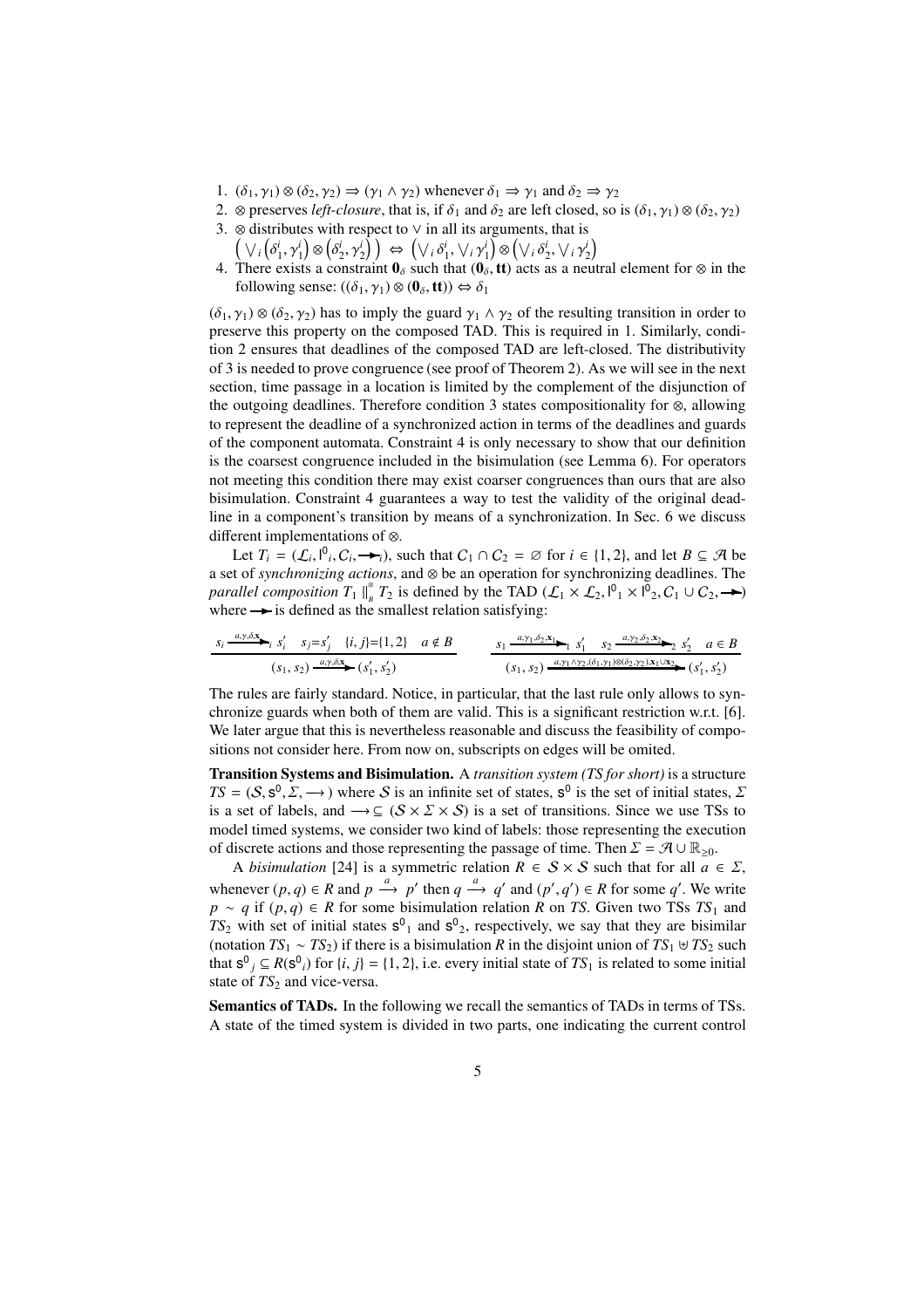location in the TAD, and the other the current time values. This last part is represented by means of a *clock valuation* which is a function  $\rho : C \to \mathbb{R}_{\geq 0}$  mapping to each clock the time elapsed since the last time it was reset to 0. Given a clock valuation  $\rho$ and  $d \in \mathbb{R}_{\geq 0}$  the function  $\rho + d$  denotes the valuation such that for each clock  $x \in C$ ,  $(\rho + d)(x) = \rho(x) + d$ . The function  $\rho\{x:=0\}$  denotes the valuation such that for each clock  $x \in \mathbf{x} \cap C$ ,  $\rho\{\mathbf{x}:=0\}(x) = 0$ , otherwise  $\rho\{\mathbf{x}:=0\}(x) = \rho(x)$ . We first define what it means for a constraint to be left-closed, followed by the semantics of TADs.

**Definition 2.** *A constraint*  $\phi$  *is called* left closed *if and only if for all valuations*  $\rho$ *,*  $\rho \models \neg \phi \Rightarrow \exists \varepsilon > 0 : \forall \varepsilon' \leq \varepsilon : \rho + \varepsilon' \models \neg \phi.$ 

**Definition 3.** Let  $T = (\mathcal{L}, I^0, C, \rightarrow)$  be a TAD. Its semantics is given by  $TS(T) = (\mathcal{L} \times$  $(C \mapsto \mathbb{R}_{\geq 0}), l^0 \times (C \mapsto 0), \mathcal{A} \cup \mathbb{R}_{\geq 0}, \longrightarrow$ ), where  $\longrightarrow$  *is the smallest relation satisfying:* **A1:** discrete transition  $s \xrightarrow{a, \gamma, \delta, \mathbf{x}} s'$  *and*  $\rho \models \gamma$  *implies*  $s\rho \xrightarrow{a} s' \rho\{\mathbf{x}:=0\}$ *; and* **A2:** delay transition  $\forall d' < d : \rho + d' \models \textit{tpc}(s) \textit{ implies } s\rho \xrightarrow{d} s(\rho + d)$ 

*where*  $tpc(s) = \neg \sqrt{\{\delta \mid \exists a, \gamma, \mathbf{x}, s' : s \xrightarrow{a, \gamma, \delta, \mathbf{x}} s' \}}$  *is the* time progress condition *in s*.

Rule **A1** states that an edge  $s \xrightarrow{a,y,\delta,x} s'$  defines a discrete transition in current location *s* whenever the guard holds in current valuation  $\rho$ . After the transition is taken clocks in **x** are set to 0 in the new valuation. According to **A2**, time can progress in *s* only when  $tpc(s)$  is true, that is as long as no deadline of an edge leaving  $s$  becomes true. Notice that  $tpc(s)$  is required to hold for all  $d' < d$  but not for  $d$  itself. Therefore it is indistinguishable whether  $tpc(s)$  holds in the limit or not. For instance, if  $\rho(x) = 0$ both  $x < 3$  and  $x \le 3$  hold in all  $\rho + d'$  with  $d' < 3$ . Thus our assumption that deadline has to be specified as left-closed predicate is not a limitation but a preference to avoid technical complications which do not contribute to the work.

As a consequence of Def. 3 the notion of bisimulation extends to TADs straightforwardly: two TADs  $T_1$  and  $T_2$  are bisimilar (notation  $T_1 \sim T_2$ ) if  $TS(T_1) \sim TS(T_2)$ .

*Example.* Consider automata  $T_1$  and  $T_2$  of Fig. 1. Using Def. 3 it is routine to check that relation  $\{(s_0\{x:=d\}, t_0\{x:=d\})$  | 0 ≤ *d*} ∪  $\{(s_1\{x:=d\}, t_1\{x:=d\})$  | 0 ≤ *d* ≤ 3} ∪  ${(s_2{x := d}, t_2{x := d}) \mid 2 \le d}$  is a bisimulation witnessing  $T_1 \sim T_2$ . Besides, if stop =  $({r}, {r}, \emptyset, \emptyset)$ , then  $T_2 \parallel_a^{\circ}$  stop can execute the trace  $b \cdot 5c$ , which is not possible in  $(s_0, r)$ {*x*:=0}. Consequently,  $T_1 \parallel_a^{\otimes}$  stop  $\sim T_2 \parallel_a^{\otimes}$  stop.

#### **3 Towards a Congruence Relation**

In the following we discuss different proposals for congruence until finding a satisfactory definition. All proposals are bisimulation relations on different modifications of the transition system underlying the TAD.

The example in Fig. 1 suggests that action *c* could be distinguished if time would be allowed to elapse beyond the deadline. Therefore, a first naive proposal would be to let time progress beyond the time progress condition but this would not be compatible with the bisimulation since TADs with different deadlines but equal guards may become equated. So, a modification of this semantics could consider separately a potential time progress by adding a new kind of transition:  $s\rho \xrightarrow{[d]} s(\rho + d)$  for all  $d \ge 0$ .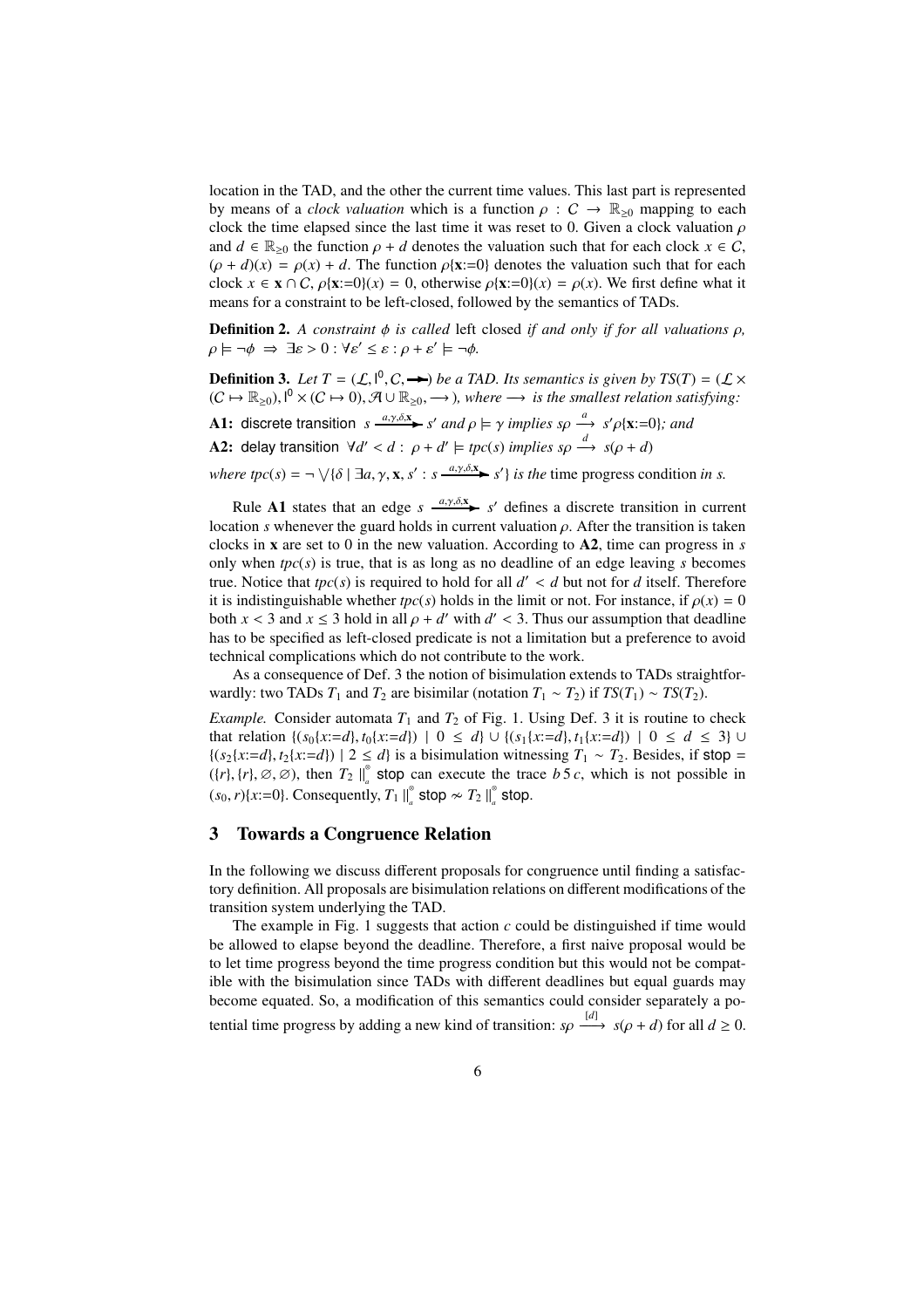

**Fig. 2.** (Counter)examples for congruence

Though clearly stronger than bisimulation —notice that it would distinguish  $T_1$  and  $T_2$ in Fig. 1— it fails to be a congruence. This is shown in Fig. 2(a). The relation would equate  $T_3$  and  $T_4$ , but not their compositions  $T_3 \parallel_{B}^{\otimes} T'$  and  $T_4 \parallel_{B}^{\otimes} T'$  with  $B = \{a, b, c\}$ . Notice that after realization of action *a*,  $T_3 \parallel^{\circ} \pi'$  lets (non-potential) time progress beyond 2 time units while this is not possible in  $T_4 \parallel_{B}^{\infty} T'$  due to the deadline in *b*.

As a consequence, we may think to consider different potential time progress transition for each edge in the TAD, but this turns to be too strong (apart from cumbersome). See automata  $T_5$  and  $T_6$  in Fig. 2(b) which share some similitude with the previous example, only that *c* has been renamed to *b*. They are expected to be congruent.

The new example suggests that time can potentially progress differently for every action name since they can be delayed or preempted independently. A possible solution seems to consider a different kind of potential time progress for each action. Since time progress is associated to deadlines, we follow a different approach: instead of considering potential time progress, we consider a new type of discrete action  $\nabla_D$ ,  $D \subseteq$ A, that indicates that from the moment action  $\nabla_D$  is issued, deadlines of actions in *D* would be disregarded. We call this type of action "drop" (since it drops the deadline). Notice that a drop action can be performed at any moment.

Let  $\mathcal{A}_{\nabla} = {\nabla}_{D} \mid D \subseteq \mathcal{A}$ . To keep track of which deadlines have to be disregarded, states also need to book keep the current set of actions whose deadlines were dropped. The extended semantics of  $T = (\mathcal{L}, I^0, C, \rightarrow)$  is then given by the TS ( $\mathcal{L} \times 2^{\mathcal{A}} \times (C \rightarrow$  $\mathbb{R}_{\geq 0}$ ,  $\mathsf{P} \times \{\varnothing\} \times (C \mapsto 0)$ ,  $\mathcal{A} \cup \mathcal{A}_{\nabla} \cup \mathbb{R}_{\geq 0}$ ,  $\longrightarrow$  ), where  $\longrightarrow$  is the smallest relation satisfying:

**A1**<sup> $\tau$ </sup>: discrete transition  $s \xrightarrow{a,\gamma,\delta,\mathbf{x}} s'$  and  $\rho \models \gamma$  implies  $(s,D)\rho \xrightarrow{a} (s',\varnothing)\rho\{\mathbf{x}:=0\}$ **A2**<sub> $v$ </sub>: delay transition  $\forall d' < d : \rho + d' \models \neg dl(s, \mathcal{A} - D)$  implies  $(s, D)\rho \xrightarrow{d} (s, D)(\rho + d)$ **A3:** drop transition  $(s, D)\rho \xrightarrow{V_E} (s, D \cup E)\rho$ 

where  $dl(s, A)$  is the deadline collected by actions in  $A \subseteq \mathcal{A}$  in location *s* and is defined by  $dl(s, A) = \bigvee \{ \delta \mid s \xrightarrow{a, \gamma, \delta, \mathbf{x}} s' \text{ and } a \in A \text{ for some } a, \gamma, \mathbf{x}, s' \}.$  Bisimulation in this new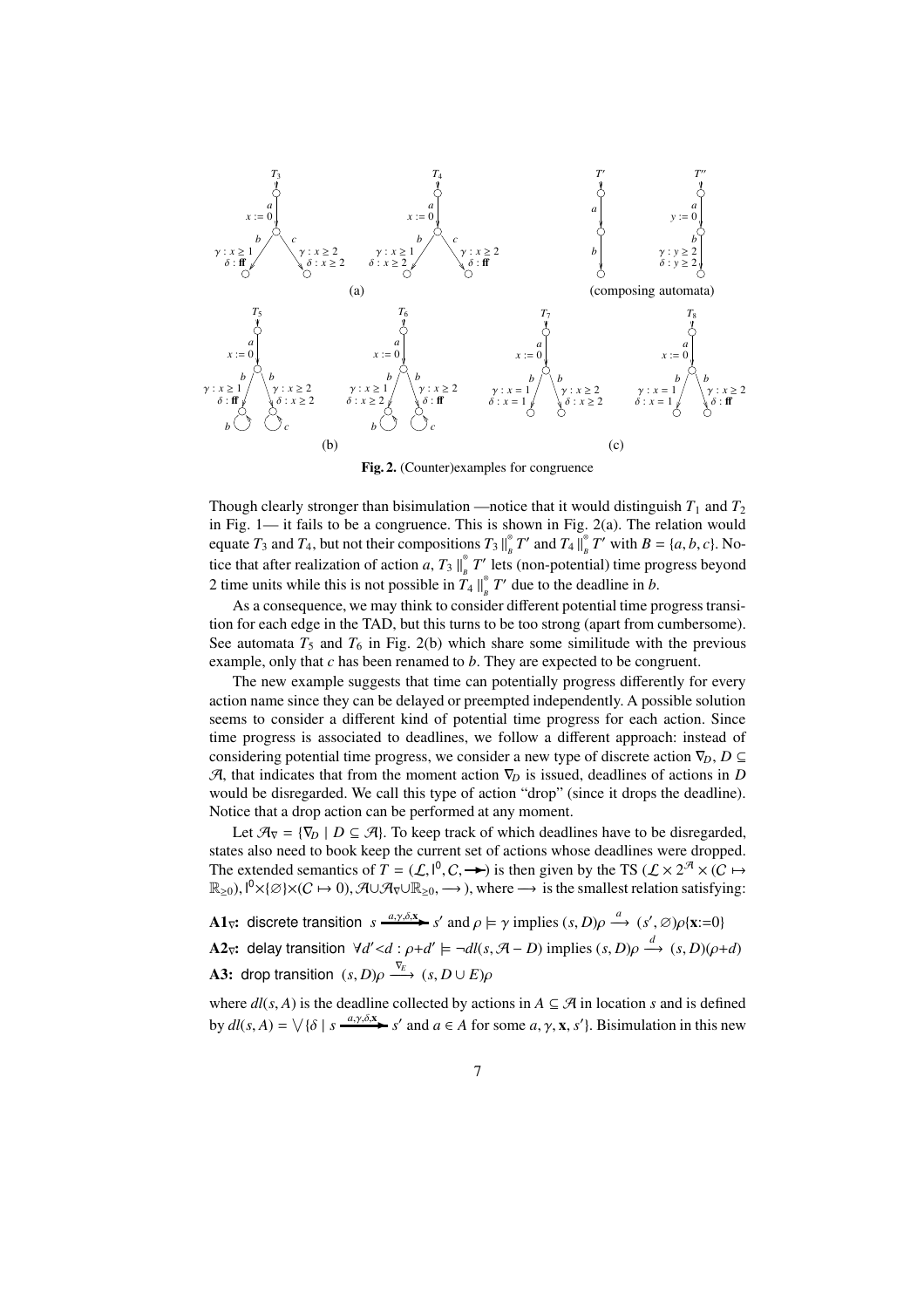semantics distinguishes automata in Figs. 1(a) and 2(a), and equates those in Fig. 2(b). Regarding to the new predicate  $dl(s, A)$  notice that for any location *s*,  $tpc(s) = \neg dl(s, \mathcal{A})$ .

Notice that once a deadline is dropped, it cannot be observed anymore. Example in Fig. 2(c) shows that this semantics does not yet yields a congruence. According to this semantics  $T_7$  and  $T_8$  are equated. However, under the assumption that deadlines of synchronizing transitions are arranged in a conjunction (i.e.  $\otimes$  is  $\wedge$ ), the compositions  $T_7 \parallel_{B}^{\infty} T''$  and  $T_8 \parallel_{B}^{\infty} T''$ , with  $B = \{a, b\}$ , are distinguished by the usual bisimulation: after executing action *a*,  $T_8 \parallel_{B}^{\infty} T''$  let time progress beyond 2 time units while this is not the case in  $T_7 \parallel^{\circ}$  *T''* due to the composed deadline (*x* ≥ 2)  $\land$  (*y* ≥ 2) in *b*.

This phenomenon is due to the fact that after action  $a$  is performed, automaton  $T''$ *temporarily* disregard the deadline of *b* during the first 2 units of time, but later it allows to observe it again. As a consequence, we introduce a new action ∆ (read "undrop") which indicates that in the future all deadlines will be consider again.

**Definition 4.** *The extended semantics of*  $T = (\mathcal{L}, I^0, C, \rightarrow)$  *is given by*  $TS_\text{v}(T) = (\mathcal{L} \times I^0, C, \rightarrow)$  $2^{\mathcal{A}} \times (C \mapsto \mathbb{R}_{\geq 0}),$   $\vert^0 \times \{\varnothing\} \times (C \mapsto 0),$   $\mathcal{A} \cup \mathcal{A}_{\nabla} \cup \{\varDelta\} \cup \mathbb{R}_{\geq 0}, \longrightarrow$ *), where* → *is the smallest relation satisfying* **A1**∇*,* **A2**∇*, and* **A3** *above plus*

**A4:** undrop transition  $(s, D)\rho \xrightarrow{A} (s', \varnothing)\rho$ 

Notice that the undrop action can be performed at any moment. Notice also that the execution sequence  $a \nabla_{b} 2 \Delta 1$  is possible in  $T_8$  but not in  $T_7$ . Hence, a bisimulation in this setting distinguishes  $T_7$  from  $T_8$ . We define such a relation as follows.

**Definition 5** ( $\nabla$ -bisimulation). We say that automata  $T_1$  and  $T_2$  are  $\nabla$ -bisimilar, notation  $T_1 \sim^\nabla T_2$ , if  $TS_\nabla(T_1) \sim TS_\nabla(T_2)$ . We also say that locations s and t are  $\nabla$ -bisimilar in *some valuation*  $\rho$ *, notation s* $\rho \sim^V tp$ *, if*  $(s, \varnothing) \rho \sim (t, \varnothing) \rho$ *.* 

Notice that two ∇-bisimilar automata are also bisimilar. We conclude this section by stating two basic properties (lemmas) of ∇-bisimulation. They are needed to prove Theorem 1 which relates  $\sim$ <sup>V</sup> to a symbolic bisimulation.

Notice that the ability of dropping all the deadlines, letting time pass, and then undropping the deadlines, ensuresthat if two locations are ∇-bisimilar at a certain moment, no matter how long the activity is blocked, this two locations will still be ∇-bisimilar. This is stated in Lemma 1. Moreover, if two locations are ∇-bisimilar at some given valuation  $\rho$  then both satisfy the deadline associated to some action in valuation  $\rho$ , or none of them does. This is easy to check by dropping all the deadlines except those associated to the action of interest. This is formally stated in Lemma 2.

**Lemma 1.** *If*  $t\rho \sim^{\vee} \omega\rho$  *then*  $t(\rho + d) \sim^{\vee} \omega(\rho + d)$ *, for all*  $d \ge 0$ *.* **Lemma 2.** *If*  $t\rho \sim^{\nabla} u\rho$  *then*  $\rho \models dl(t, D) \Leftrightarrow dl(u, D)$ *, for any*  $D \subseteq \mathcal{A}$ *.* 

## **4 Symbolic Characterization of** ∇**-bisimulation**

We postpone the proof that  $∇$ -bisimulation is a congruence until Sec. 5 and give first a symbolic characterization of  $\sim$ <sup>V</sup>. That is, we give a relation directly in TADs which does not resort to the underlying transition system and equates exactly the same automata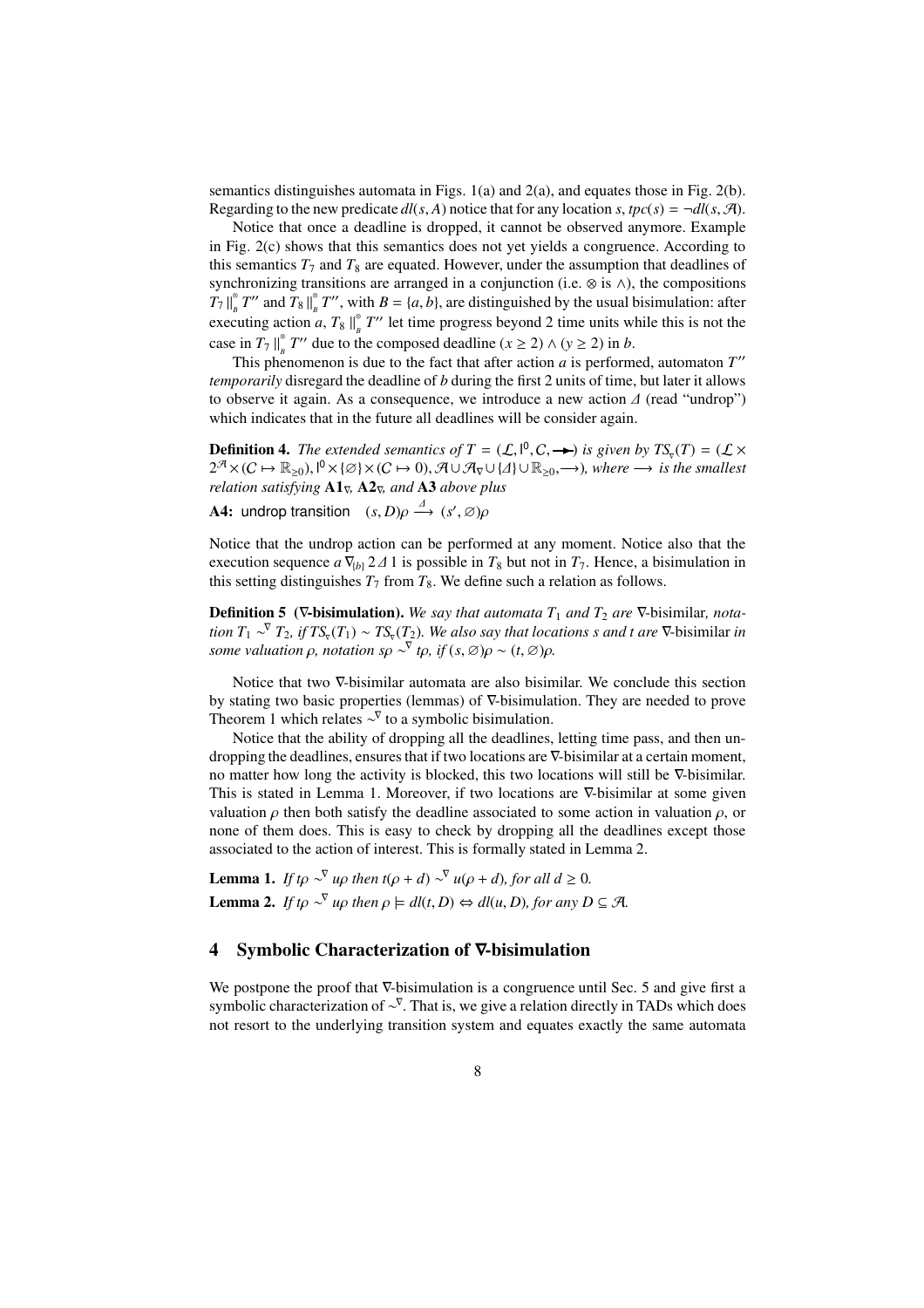as  $\sim$ <sup>V</sup> does. The symbolic bisimulation we propose works in a similar fashion to that of [23]. The construction of such relation is based on zone and region manipulation. A clock region or *region* for short, is a consistent conjunction of atomic constraints of the form,  $\psi \equiv \bigwedge_{x \in C} \psi_x \wedge \bigwedge_{\{x,y\} \subseteq C, x \neq y} \psi_{\{x,y\}}$  where

- **–** each  $\psi_x$  is either  $x = n$ ,  $m < x < m + 1$  or  $x > N$ , and
- **–** each ψ{*x*,*y*} is either *x*−*y* = *n*, *m* < *x*−*y* < *m* + 1 or *x*−*y* > *N*.

with *n*, *m*, *N* non-negative integers such that  $0 \le n \le N$ , and  $0 \le m \le N$ . Regions can be expressed by constraints as we defined above, and any constraint can be expressed as a disjunction of regions. Similar to the clock resetting  $(\rho{\bf x} := 0)$  and time successor  $(\rho+d)$  of the clock valuation defined earlier, we define below their symbolic counterpart.

Reset: For a constraint  $\phi$  and a set of clocks **x**, the reset  $\phi \downarrow_{\mathbf{x}}$  is a predicate such that for all  $\rho$ ,  $\rho \models \phi \downarrow_{\mathbf{x}}$  iff  $\rho = \rho' \{ \mathbf{x} := 0 \}$  and  $\rho' \models \phi$  for some  $\rho'$ 

Time successor: For a constraint  $\phi$ , the time successor  $\phi \cap \mathcal{A}$  is a predicate such that for all  $\rho$ ,  $\rho \models \phi \uparrow \uparrow$  iff  $\rho = \rho' + d$  and  $\rho' \models \phi$  for some  $\rho'$  and  $d \ge 0$ 

A constraint  $\phi$  *is*  $\uparrow$ -*closed* if and only if  $\phi \uparrow \Leftrightarrow \phi$  is valid (i.e. a tautology). The operations above distribute on disjunction and are expressible in terms of constraints (see e.g. [28, 23].) The following facts can be derived from the definitions or have already appear elsewhere [28, 23].

**Fact 1.** (1) Let  $\psi$  and  $\phi$  be regions. Let  $\rho$  and  $\rho'$  be valuations s.t.  $\rho \models \psi$  and  $\rho' \models \psi$ . If  $\rho + d \models \phi$  for some  $d \ge 0$ , there exists  $d' \ge 0$  s.t.  $\rho' + d' \models \phi$ . (2) If  $\phi$  is a region then, for any constraint  $\psi$ , either  $\phi \Rightarrow \psi$  is valid or  $\phi \land \psi$  is a contradiction. (3) If  $\phi$  is a region, so does  $\phi\downarrow_{\mathbf{x}}$ . (4)  $\rho \models \phi$  implies  $\rho \models \phi \Uparrow$ . (5)  $\phi \Uparrow$  is  $\Uparrow$ -closed. (6) If  $\phi$  is  $\Uparrow$ -closed then  $\rho \models \phi$ implies  $\rho + d \models \phi$  for all  $d \in \mathbb{R}_{\geq 0}$ . (7) If  $\phi_1$  and  $\phi_2$  are  $\Upsilon$ -closed (resp. left-closed), so are  $\phi_1 \wedge \phi_2$  and  $\phi_1 \vee \phi_2$ .

Given a constraint  $\phi$ , a  $\phi$ -partition [23] is a finite set of constraints  $\Phi$  if  $\lor \Phi \Leftrightarrow \phi$  and for any two distinct  $\psi, \psi' \in \Phi$ ,  $\psi$  and  $\psi'$  are disjoint (i.e.  $\psi \wedge \psi'$  is a contradiction). A  $\phi$ -partition  $\Phi$  is called *finer* than another  $\phi$ -partition  $\Psi$  if  $\Phi$  can be obtained from  $\Psi$  by decomposing some of its elements.  $RC(\phi)$  denotes the set of all regions that constitute  $\phi$ . Notice that  $\phi \Leftrightarrow \bigvee \mathcal{R}C(\phi)$  and that  $\mathcal{R}C(\phi)$  is the finest of all  $\phi$ -partitions.

**Lemma 3.** Let  $\psi$  be a region and  $\rho$  be such that  $\rho \models \psi$ . For all  $\phi \in RC(\psi \uparrow)$  exists  $d \geq 0$ *such that*  $\rho + d \models \phi$ .

The definition of symbolic bisimulation we propose is based on Lin & Yi's definition  $[23]$ , which in turns is based on Čerans' result  $[12]$ . A symbolic bisimulation is a relation containing tuples  $(s, t, \phi)$  meaning that locations *s* and *t* are related in any valuation that satisfies constraint  $\phi$ . Here  $\phi$  is a constraint over the disjoint union of the set of clocks of the two automata. In this way, the relation ensures that clocks in both automata progress at the same rate. In turn, this guarantees that the related locations can idle the same time until some given deadline becomes true.

**Definition 6** (Symbolic Bisimulation). Let  $T_1$  and  $T_2$  be two TADs with disjoint set *of clocks*  $C_1$  *and*  $C_2$  *and disjoint set of locations*  $\mathcal{L}_1$  *and*  $\mathcal{L}_2$  *respectively.* A *relation*  $S$  ⊆ ( $\mathcal{L}_1 \times \mathcal{L}_2 \cup \mathcal{L}_2 \times \mathcal{L}_1$ )  $\times \mathcal{F}(C_1 \cup C_2)$  *(where*  $\mathcal{F}(C)$  *denotes the set of all constraints with clocks in C*) *is a* symbolic bisimulation *if for all*  $(t, u, \phi) \in S$ ,

 $(1)$   $(u, t, \phi) \in S$ ,  $(2)$   $\phi$  *is* $\Uparrow$ -*closed*,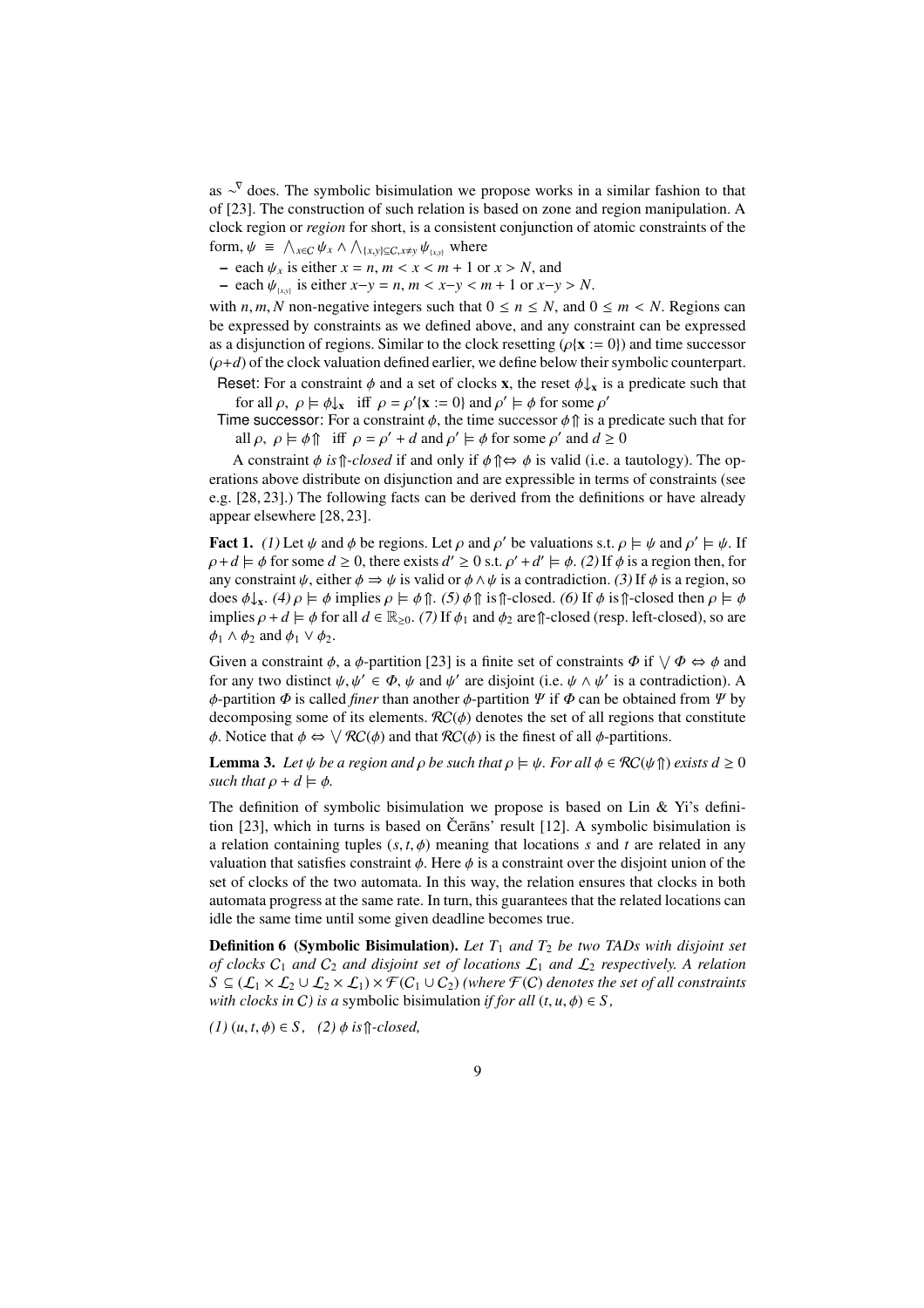- $(3)$  *whenever*  $t \xrightarrow{a,\gamma,\delta,\mathbf{x}} t'$ , *there is*  $a$  ( $\phi \wedge \gamma$ )-partition  $\Phi$  *such that for each*  $\phi' \in \Phi$ ,  $u \xrightarrow{a,\gamma',\delta',\mathbf{y}} u', \phi' \Rightarrow \gamma'$  and  $(t',u',\phi'\downarrow_{\mathbf{x}}\mathbf{y}) \in S$ , for some  $\gamma', \delta', \mathbf{y}$  and  $u'$ ; and
- *(4)*  $\phi \Rightarrow (dl(t, A) \Leftrightarrow dl(u, A))$  *is valid for all*  $A \subseteq \mathcal{A}$ *.*

We write  $t \sim^{\phi} u$  if  $(t, u, \phi) \in S$  for some symbolic bisimulation S. We also write  $T_1 \sim^{\phi} T_2$ if for every initial location t of  $T_1$  there is an initial location u in  $T_2$  such that t  $\sim^{\phi}$  u, *and* the same with the roles of  $T_1$  and  $T_2$  exchanged.

Property 1 states the symmetric characteristics of a bisimulation. The requirement that  $\phi$  is  $\hat{\theta}$ -closed (property 2) ensures that location *t* and *u* show an equivalent behavior any time in the future which is necessary if deadlines are dropped. Property 3 ensures the transfer properties of discrete transitions. This is similar to [23] except that there is no invariant to consider. Finally, property 4 states that any possible combination of deadlines should match under the assumption that  $\phi$  holds. This ensures that the time elapsed until a deadline associated to a given action is the same in both locations. Notice that

property 4 is equivalent to requiring that  $\phi \Rightarrow$  $(dl(t, \{a\}) \Leftrightarrow dl(u, \{a\}))$  for all  $a \in \mathcal{A}$ . This makes evident that deadlines may be "changed" from one edge to another as long as both edges are labeled with the same action (see Fig. 2(b)). Moreover property 4 is comparable to the property of invariants in [23]. Like in [23], the use of partitioning



allows that one edge is matched by several edges as is the case in Fig. 3 where both *T*<sub>9</sub> ∼<sup>*V*</sup> *T*<sub>10</sub> and *T*<sub>9</sub> ∼<sup>*x*=*y*</sup> *T*<sub>10</sub>.

The following theorem states that symbolic bisimulation completely captures the notion of ∇-bisimulation.

**Theorem 1.** *For*  $\uparrow$ *-closed*  $\phi$ *,*  $t \sim^{\phi} u$  *iff to*  $\sim^{\nabla} u \rho$  *for any*  $\rho \models \phi$ 

*Proof (Sketch).* From the results exposed above, it follows that if *S* be a symbolic bisimulation, then  $\{((t, D)\rho, (u, D)\rho) \mid \exists \phi : \rho \models \phi : (t, u, \phi) \in S \text{ and } D \subseteq \mathcal{A}\}\$ is a bisimulation up to ∼ [24], which proves the "only if". Moreover, it also follows that  $\{(t, u, \phi)|\phi \text{ is } \Uparrow \text{ -closed and } \forall \psi \in \mathcal{RC}(\phi) : \exists \rho : \rho \models \psi : t\rho \sim^{\mathcal{V}} u\rho\} \text{ is a symbolic bisimu-}$  $l$  lation, which proves the other implication.  $\Box$ 

**Corollary 1.** *Let*  $\phi_0 \equiv \bigwedge_{x,y \in C_1 \cup C_2} (0 \le x = y)$ .  $T_1 \sim^{\phi_0} T_2$  *iff*  $T_1 \sim^{\nabla} T_2$ .

## **5 The Coarsest Congruence Included in** ∼

In this section, we show that  $\sim^{\phi_0}$  (and hence  $\sim^{\nabla}$ , too) is the coarsest congruence for the parallel composition included in bisimulation. The first part of the section is devoted to prove that ∼<sup> $\phi$ </sup> is a congruence. It is interesting to notice that the proof of congruence is carried out fully at symbolic level (in contrast to the usual proof using the underlying transition system). To the best of our knowledge, this is a novel approach. In the second part we show that  $\sim$ <sup>V</sup> is the coarsest congruence included in  $\sim$ .

The next two lemmas are required for the proof of congruence. Lemma 4 implies that a deadline of a set of actions can be decomposed as a disjunction of the deadlines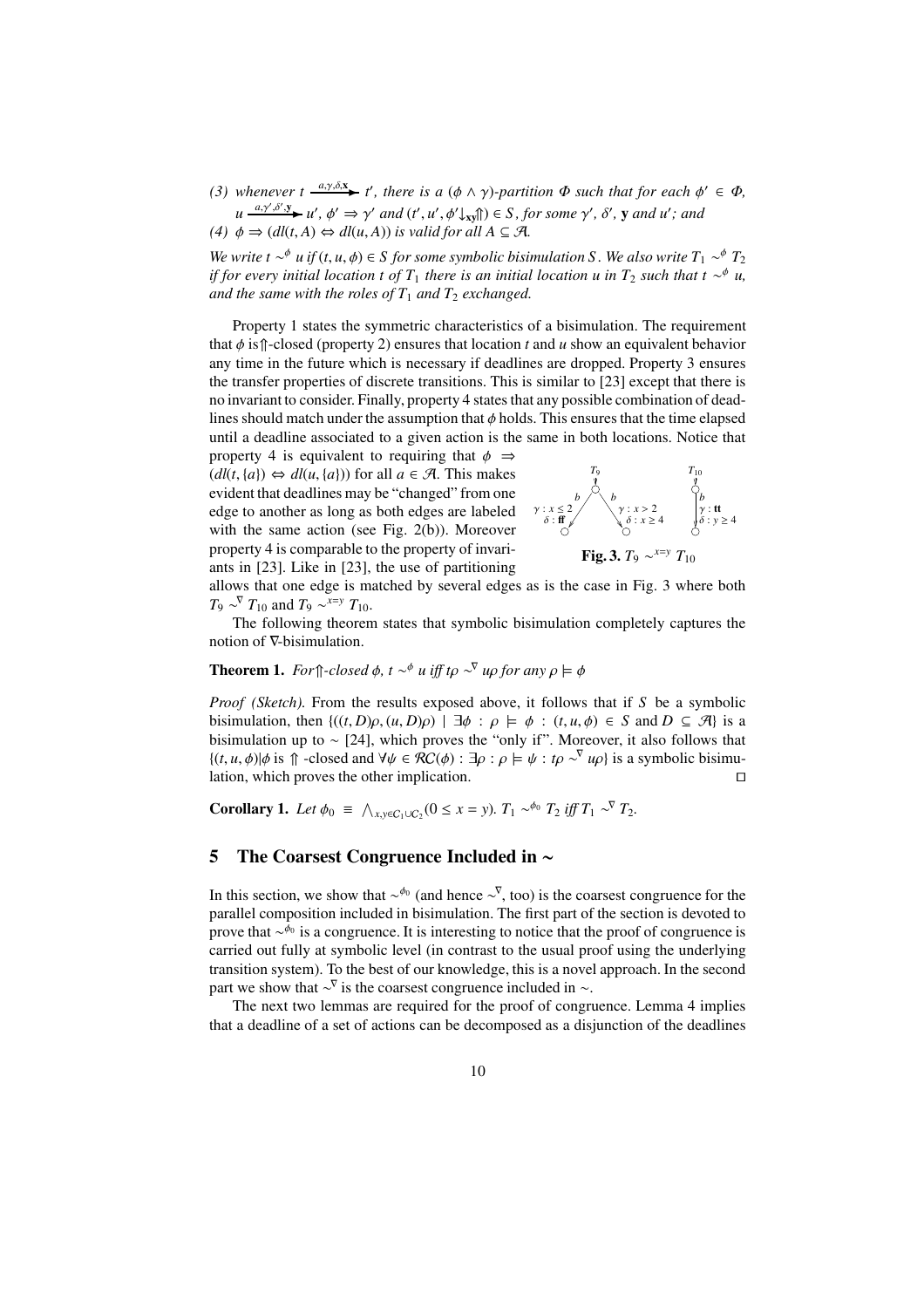of each of the actions. Lemma 5 states that if two locations *t* and *u* are symbolically bisimilar under a constraint  $\phi$ , then a given action *a* is enabled in *t* if and only if it is enabled in  $u$  for all valuations that satisfy constraint  $\phi$ .

**Lemma 4.**  $dl(s, D \cup E) \Leftrightarrow (dl(s, D) \vee dl(s, E))$ 

**Lemma 5.** Define  $gd(s, a) = \sqrt{\{\gamma \mid s \xrightarrow{a, \gamma, \delta, x}} s' \text{ for some } \delta, x, s'\}.$  If S is a symbolic *bisimulation s.t.*  $(t, u, \phi) \in S$ , *then*  $\phi \Rightarrow (gd(t, a) \Leftrightarrow gd(u, a))$  *is valid for all*  $a \in \mathcal{A}$ *.* 

In particular, these lemmas are needed to check that property 4 of the symbolic bisimulation is preserved in the congruence.

Now, we are in conditions to prove that  $\sim^{\phi}$  is a congruence for any parallel composition defined as in Sec. 2. In particular, we notice that the proof does not use constraints 1 and 4 imposed on ⊗.

**Theorem 2.** *Let*  $T_i^j$  $\mu_i^j = (\mathcal{L}_i^j)$  $\int_{i}^{j}$ ,  $\left| \frac{0}{i} \right|$  $i$ <sup>*j*</sup>,  $C_i$ <sup>*j*</sup>  $j$ ,  $\rightarrow$  *for i*,  $j \in \{1, 2\}$  *such that*  $C_i^j$  $i$ <sup>*j*</sup> ∩  $C_k^l$  = ∅ *if i* ≠ *k or*  $j \neq l$ . Then  $T_1^1 \sim^{\phi} T_2^1$  and  $T_1^2 \sim^{\phi} T_2^2$  imply  $T_1^1 \parallel^{\circ} _B T_1^2 \sim^{\phi} T_2^1 \parallel^{\circ} _B T_2^2$  for all  $B \in \mathcal{A}$ , operation ⊗ *and constraint* φ*.*

*Proof* (*Sketch*). Let  $S_1$  and  $S_2$  be symbolic bisimulations witnessing  $T_1^1 \sim^{\phi_1} T_2^1$  and *T*<sup>2</sup><sub>1</sub> ∼<sup> $\phi$ </sup><sub>2</sub> *T*<sup>2</sup><sub>2</sub>, resp. The proof checks that *S* = {((*t*<sub>1</sub>, *t*<sub>2</sub>), (*u*<sub>1</sub>, *u*<sub>2</sub>),  $\phi$ <sub>1</sub>∧ $\phi$ <sub>2</sub>) | (*t*<sub>1</sub>, *u*<sub>1</sub>,  $\phi$ <sub>1</sub>)∈*S*<sub>1</sub><sup>2</sup> and  $(t_2, u_2, \phi_2) \in S_2$  is also a symbolic bisimulation. Properties 1 and 2 in Def. 6 follow easily since  $S_1$  and  $S_2$  also satisfy them. Property 3 follows from the definitions of parallel composition and symbolic bisimulation making careful manipulations of constraints, regions, and partitions using Fact 1. Because of Lemma 4, property 4 is a consequence of implication  $(\phi_1 \land \phi_2) \Rightarrow (dl((t_1, t_2), \{a\}) \Leftrightarrow dl((u_1, u_2), \{a\}))$ , which, for  $a \notin B$ , follows from the definitions. For  $a \in B$ , conditions 2 and 3 on ⊗ allow to show that  $dl((t_1, t_2), \{a\})$ is equivalent to  $(dl(t_1, \{a\}), gd(t_1, a)) \otimes (dl(t_2, \{a\}), gd(t_2, a))$ , and similarly for  $(u_1, u_2)$ . Then, by Lemma 5, and since  $S_1$  and  $S_2$  are symbolic bisimulations,  $dl((t_1, t_2), \{a\})$  and  $dl((u_1, u_2), \{a\})$  can be proved equivalent.  $dl((u_1, u_2), \{a\})$  can be proved equivalent.

Because of Corollary 1 and Theorem 2,  $\sim$ <sup>V</sup> is also a congruence.

The next lemma is core for the proof that  $\sim^{\nabla}$  is the coarsest congruence included in ∼. We notice that it does not use constraints 1, 2, and 3 imposed on ⊗. The lemma exhibits a test automata  $T_t$  that distinguish, modulo bisimulation, two automata that are not ∇-bisimilar. Automata *T<sup>t</sup>* is built by adding extra actions in such a way that, when composed with an automata *T*, the composition can mimic in the original semantics the behavior of *T* in the extended semantics. In fact, the extra actions are the same drop  $(\nabla_D)$  and undrop  $(\Delta)$  actions of the extended semantics.

**Lemma** 6. Define the test automata  $T_t$  with set of locations  $\mathcal{L}_t = \{s_D \mid D \subseteq \mathcal{A}\}\$ ,  $A^0_t = \{s_{\emptyset}\}\$ , set of clocks  $C_t = \emptyset$ , set of actions  $\mathcal{A} \cup \mathcal{A}_{\nabla} \cup \{\Delta\}$  and, for all  $D, D' \subseteq \mathcal{A}$ ,  $a \notin D$ , define  $s_D \xrightarrow{a,\text{It},0_\delta,\varnothing} s_\varnothing$ ,  $s_D \xrightarrow{\nabla_{D'},\text{It},f,\varnothing} s_{D\cup D'}$ , and  $s_D \xrightarrow{\Delta,\text{It},f,\varnothing} s_\varnothing$ . Let  $T_1$  and  $T_2$  be *TADs with set of locations*  $\mathcal{L}_1$  *and*  $\mathcal{L}_2$  *respectively. Suppose that*  $T_1||_\mathcal{A}^\mathcal{B}T_t \sim T_2||_\mathcal{A}^\mathcal{B}T_t$ *. Then,*  $R = \{((t_1, D)\rho_1, (t_2, D)\rho_2) \mid t_1 \in \mathcal{L}_1, t_2 \in \mathcal{L}_2, s_D \in \mathcal{L}_t, and (t_1, s_D)\rho_1 \sim (t_2, s_D)\rho_2 \}$  *is* a bisimulation relation that witnesses  $T_1 \sim T_2$ .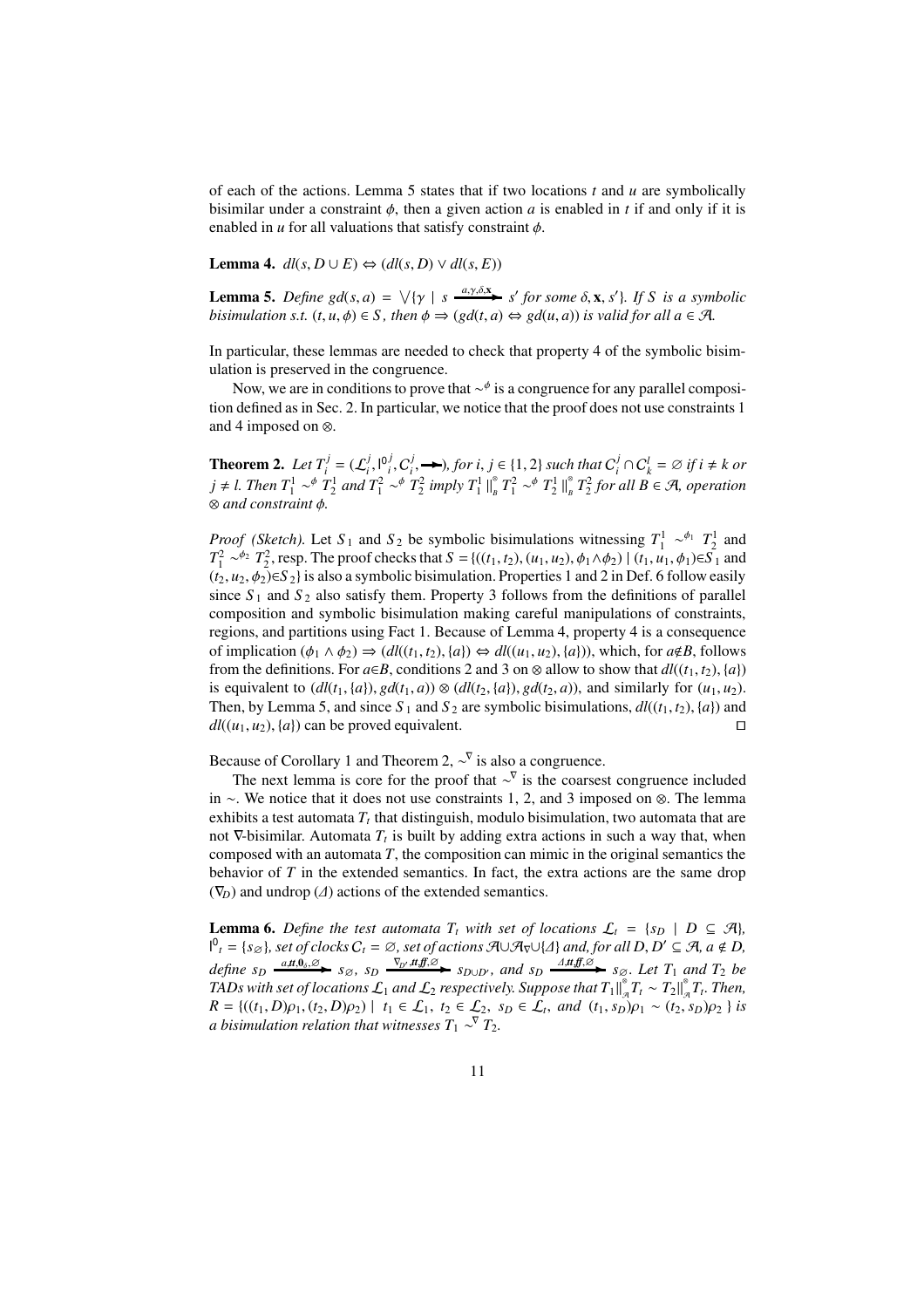The proof of the lemma is fairly straightforward except in the case of the delay transition. Notice that a delay transition from  $(t, D)$  is governed by satisfaction of  $\neg dl(t, \mathcal{A}-D)$ (by  $A2<sub>∇</sub>$ ) while in (*t*, *s*<sub>*D*</sub>), it is governed by *tpc*(*t*, *s*<sub>*D*</sub>). To show that both predicates are equivalent it is necessary that  $(\mathbf{0}_{\delta}, \mathbf{t})$  is neutral for  $\otimes$ .

From Lemma 6, it follows that  $\sim^{\nabla}$  and  $\sim^{\phi_0}$  are the coarsest congruence in  $\sim$ :

**Theorem 3.** *Fix*  $\otimes$  *satisfying conditions 1 and* 2 *in Sec.* 2. *Then*  $\sim$ <sup>*V*</sup></sup> *(and hence*  $\sim$ <sup>*φ*0</sup>) *is the coarsest congruence included in* ∼ *for the family of operators*  $\parallel_{B}^{\circ}$ *, with*  $B \subseteq \mathcal{A}$ *.* 

#### **6 Concluding Remarks**

**On Deciding** ∇**-bisimulation.** Our symbolic characterisation is based on [23] and [12]. In particular, [12] states that bisimulation is decidable for timed automata. The same applies to our relation. Since the number of regions is finite so is the number of (relevant) constraints (modulo logic equivalence) and as a consequence also the number of relevant⇑-closed constraints. Therefore, any possible symbolic bisimulation relating two TADs will also be finite. Besides, operations ↓**<sup>x</sup>** and ⇑ are expressible in terms of constraints, and it is possible to decide validity of the constraints on clocks. Following [12], checking that two TADs  $T_1$  and  $T_2$  are  $\nabla$ -bisimilarity is then possible by taking relation  $S = \{(t, u, \phi) | \phi \in RC$  (**tt**)} (which is the finest partition possible since RC(**tt**) is the set of all regions) and checking that the transfer rules in Def. 6 hold for all tuples reachable from some set  $I \subseteq (S \cap (in_1 \times in_2 \times \mathcal{RC}(\phi_0)))$  such that it relates all initial states of  $T_1$  (resp.  $T_2$ ) with some initial state of  $T_2$ , (resp.  $T_1$ ).

**A Remark on Symbolic Bisimulation.** The third constraint in the definition of symbolic bisimulation (Def. 6) can be relaxed as follows:

whenever 
$$
t \xrightarrow{a,\gamma,\delta,\mathbf{x}}
$$
  $t'$ , there is a  $(\phi \land \gamma)$ -partition  $\Phi$  s.t. for each  $\phi' \in \Phi$ ,  $u \xrightarrow{a,\gamma',\delta',\mathbf{y}}$   $u'$ ,  $\phi' \Rightarrow \gamma', \phi' \downarrow_{\mathbf{x}\mathbf{y}} \Rightarrow \psi$ , and  $(t', u', \psi) \in S$ , for some  $\psi, \gamma', \delta', \mathbf{y}$  and  $u'$ .

the difference being on the existence of  $\psi$  such that  $\phi' \downarrow_{xy} \hat{\theta} \Rightarrow \psi$ . It is not difficult to check that the new characterisation is equivalent to the original definition. This modification is important since it allows to obtain smaller relations due to the fact that a tuple  $(t, u, \phi) \in S$  is redundant if there is a different tuple  $(t, u, \phi') \in S$  such that  $\phi \Rightarrow \phi'$ .

**On Synchronising Constraints in Parallel Compositions.** In [6] the synchronisation of guards and deadlines of synchronising actions are defined by two operations which we call here ⊕ and ⊗ respectively. Some conditions are imposed in ⊕ and the only condition imposed in ⊗ is that  $(\delta_1, \gamma_1) \otimes (\delta_2, \gamma_2) \Rightarrow (\gamma_1 \oplus \gamma_2)$  whenever  $\delta_1 \Rightarrow \gamma_1$  and  $\delta_2 \Rightarrow \gamma_2$  ([6] also suggest that  $(\delta_1, \gamma_1) \otimes (\delta_2, \gamma_2) \Rightarrow (\delta_1 \vee \delta_2)$  should hold). We will only discuss here some particular examples that have recurred on the works of Sifakis et al. (see, e.g. [7, 5, 6]). We first focus on the guard:

 $\oplus$  =  $\wedge$ . This is the one we use and amounts to check that both guards are enables in order to enable the synchronised transition.

⊕ = ∨. The synchronised transition can execute if any of the partners can do so.

 $\oplus$  = max, where  $\gamma_1$ max $\gamma_2 = (\gamma_1 \wedge \gamma_2 \uparrow) \vee (\gamma_2 \wedge \gamma_1 \uparrow)$ . In this case, a component is willing to synchronise if the synchronising transition was enabled in the past and the other component is ready to synchronise now.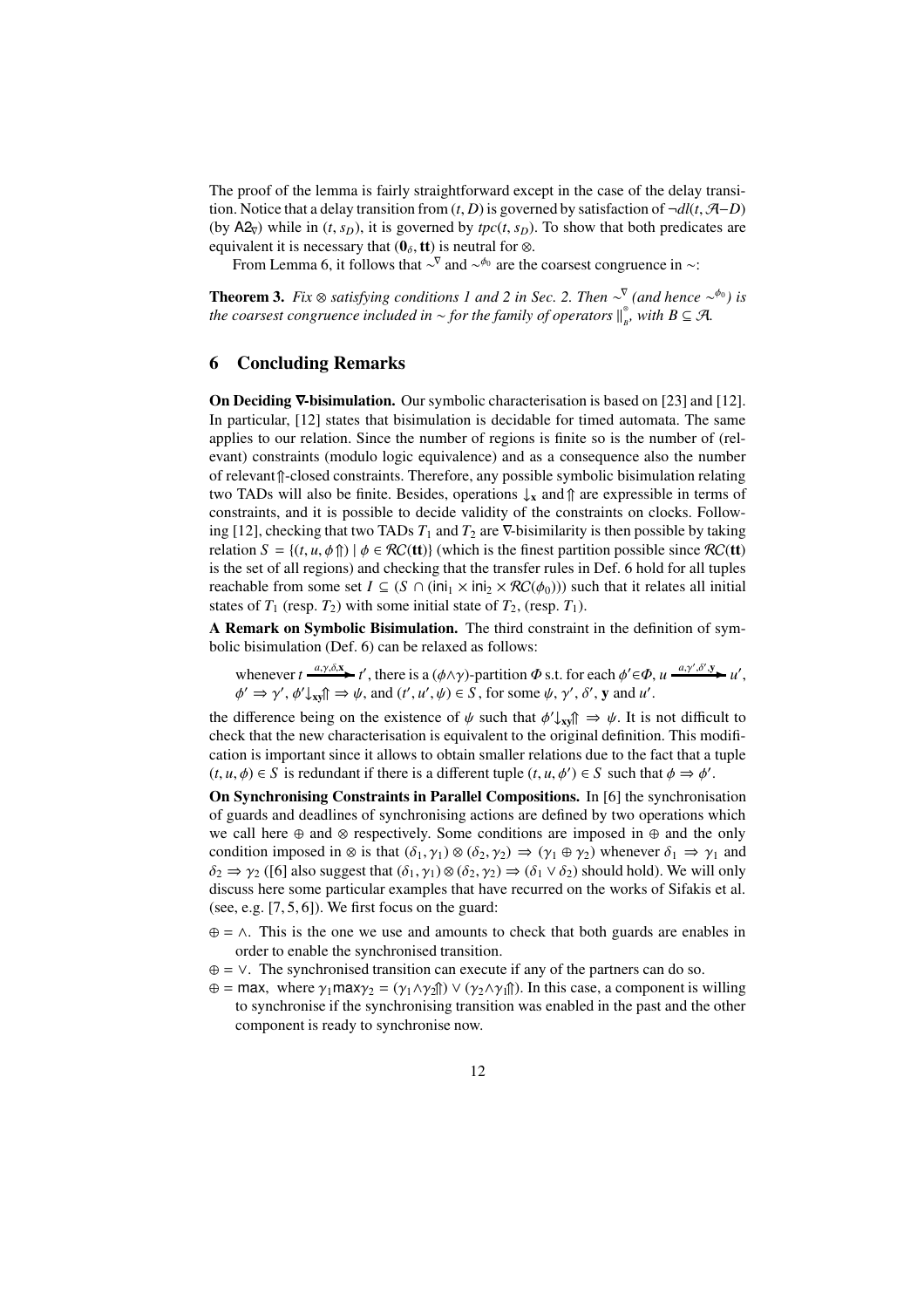| $T_{11}$         | $T_{12}$         | $T_{13}$         | $T_{14}$         | $T_{15}$         | $T_{16}$         | $T'''$           | $T''''$          |                  |                  |                  |                  |                  |                  |                  |                  |                  |                  |                  |                  |                  |                  |                  |                  |                  |                  |                  |                    |                    |                    |                    |                    |                    |                    |                    |                    |                    |                    |                    |                    |                 |
|------------------|------------------|------------------|------------------|------------------|------------------|------------------|------------------|------------------|------------------|------------------|------------------|------------------|------------------|------------------|------------------|------------------|------------------|------------------|------------------|------------------|------------------|------------------|------------------|------------------|------------------|------------------|--------------------|--------------------|--------------------|--------------------|--------------------|--------------------|--------------------|--------------------|--------------------|--------------------|--------------------|--------------------|--------------------|-----------------|
| \n $\uparrow$ \n | \n $\uparrow$ \n | \n $\uparrow$ \n | \n $\uparrow$ \n | \n $\uparrow$ \n | \n $\uparrow$ \n | \n $\uparrow$ \n | \n $\uparrow$ \n | \n $\uparrow$ \n | \n $\uparrow$ \n | \n $\uparrow$ \n | \n $\uparrow$ \n | \n $\uparrow$ \n | \n $\uparrow$ \n | \n $\uparrow$ \n | \n $\uparrow$ \n | \n $\uparrow$ \n | \n $\uparrow$ \n | \n $\uparrow$ \n | \n $\uparrow$ \n | \n $\uparrow$ \n | \n $\uparrow$ \n | \n $\uparrow$ \n | \n $\uparrow$ \n | \n $\uparrow$ \n | \n $\uparrow$ \n | \n $\uparrow$ \n | \n $\downarrow$ \n | \n $\downarrow$ \n | \n $\downarrow$ \n | \n $\downarrow$ \n | \n $\downarrow$ \n | \n $\downarrow$ \n | \n $\downarrow$ \n | \n $\downarrow$ \n | \n $\downarrow$ \n | \n $\downarrow$ \n | \n $\downarrow$ \n | \n $\downarrow$ \n | \n $\downarrow$ \n | \n $\downarrow$ |

**Fig. 4.**  $T_{11} \sim^{\nabla} T_{12}$ ,  $T_{13} \sim^{\nabla} T_{14}$ , and  $T_{15} \sim^{\nabla} T_{16}$ 

 $\oplus$  = min, where  $\gamma_1$ min $\gamma_2 = (\gamma_1 \wedge \gamma_2 \Downarrow) \vee (\gamma_2 \wedge \gamma_1 \Downarrow)$  with  $\Downarrow$  being the *time predecessor* operator (the dual of  $\uparrow$ ). In this case, the synchronised guard anticipates the execution of the synchronising transitions.

Our congruence relation only works for ∧. It is debatable how reasonable are the other operations. Synchronisation through ∨ is highly questionable. It is expected that automata  $T_{11}$  and  $T_{12}$  in Fig. 4 are equivalent under any reasonable criterion. Nevertheless, the composition  $T_{11} \parallel_{a}^{\infty} T'''$  can perform action *a* at any moment while  $T_{12} \parallel_{a}^{\infty} T'''$  cannot.

Under min, a component may anticipate the future behaviour of the synchronising partner. [7] and [6] suggest that the intention of this synchronisation is that the earliest synchronising transition makes irrelevant the second one (e.g. a tramway leaves a crossing and after a while it signals to allow the change of the traffic light though it may be ignored if the light has already changed [6]). This intuition does not completely match the behaviour of min which will speed up the slower component allowing it to do activity otherwise impossible. This is observed when automata  $T^{\prime\prime\prime}$  is composed with  $T_{13}$  and with  $T_{14}$  synchronising on *a* (see Fig. 4). Notice that  $T_{13}$  and  $T_{14}$  exhibit an apparent equal behaviour since action  $a$  in  $T_{13}$  is always too late to execute  $b$ . However, the composition  $T_{13} \parallel_a^{\circ} T''$  may hasten the synchronisation on *a* making *b* apparent.

Dually, under max, an automata may allow the execution of the synchronising action if it was enabled in the past. Notice that  $T_{15}$  and  $T_{16}$  in Fig. 4 exhibit equivalent behaviour:  $c$  cannot be executed in  $T_{15}$  since clock  $y$  is always set too early. Instead, the composition with  $T^{\prime\prime\prime\prime}$  synchronising on  $a$  will delay the execution long enough as to set *y* sufficiently late to enable the *c* transition. The intention behind this form of synchronisation is that the fastest component can always wait for the slowest. This design choice seems an adequate choice to use with soft deadlines. Notice also that the appearance of new activity is reasonable since it may be important to cope with the occasional delay. What is debatable is the need of max since this type of synchronisation can easily be represented using ∧: Notice that the max synchronisation does not allow any test automata to distinguish between  $\gamma$  and  $\gamma$   $\hat{\uparrow}$ . Hence, it is more reasonable to model this kind of synchronisation using  $\land$  instead of max and let all guards be $\Uparrow$ -closed.

With respect to deadlines, [6] is more liberal. The two type of synchronising deadlines that stand out are:

Patient synchronisation:  $(\delta_1, \gamma_1) \otimes (\delta_2, \gamma_2) = \delta_1 \wedge \delta_2$  with  $\mathbf{0}_{\delta} = \mathbf{t} \mathbf{t}$ , and Impatient synchronisation:  $(\delta_1, \gamma_1) \otimes (\delta_2, \gamma_2) = (\delta_1 \vee \delta_2) \wedge (\gamma_1 \wedge \gamma_2)$  with  $\mathbf{0}_{\delta} = \mathbf{f} \mathbf{f}$ .

The nomenclature corresponds to [16] but these definitions are already introduced in [26] with the names of *flexible* and *sti*ff respectively. Patient synchronisation allows to model soft deadlines, in the sense that one of the components is always willing to wait for the other (as long as its guards remain valid). On the other hand, impatient synchronisation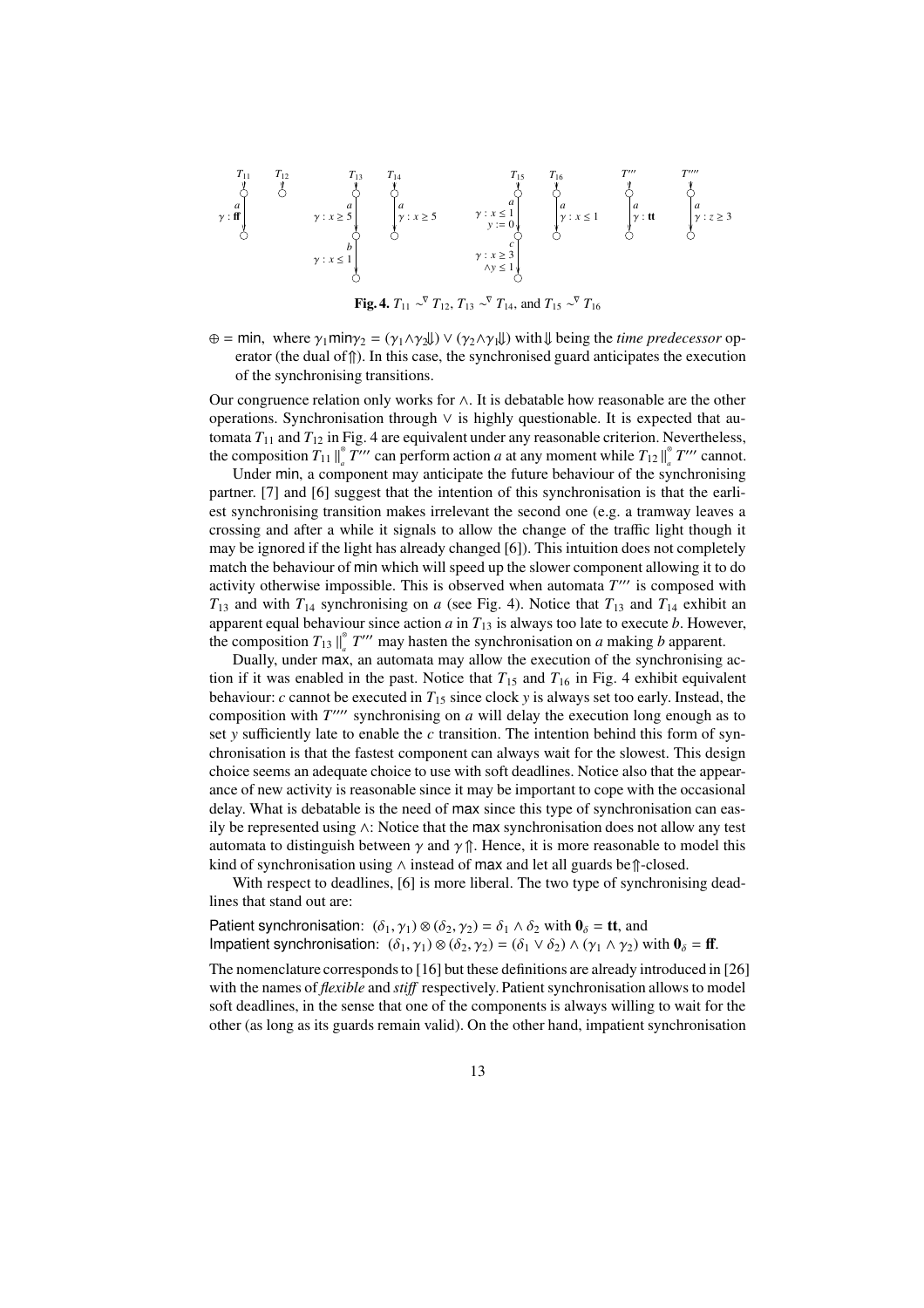impose urgency and obliges the execution as soon as both partners are ready to execute the synchronising transition. Both  $[26]$  and  $[16, 4]$  give a weaker definition of impatient synchronisation:  $(\delta_1, \gamma_1) \otimes (\delta_2, \gamma_2) = \delta_1 \vee \delta_2$ . Taking  $\mathbf{0}_{\delta} = \mathbf{f}$ , our result is also valid for this definition. The only problem with it is that it does not preserve time reactivity, i.e. condition 1 on  $\otimes$  (see Sec. 2) does not hold<sup>3</sup>.

We finally mention that  $\nabla$ -bisimulation is still a congruence for  $\parallel_{B}^{\infty}$  if condition 4 on ⊗ is dropped. However, it is *not* the coarsest congruence in ∼ any longer. (This can easily be seen by taking  $(\delta_1, \gamma_1) \otimes (\delta_2, \gamma_2) = ff$ ).

**Conclusions.** We have characterised the coarsest congruence for parallel compositions of TADs with soft and hard deadline synchronisation that is included in bisimulation. We also gave a symbolic characterisation of it and show that it is decidable. An aside novelty in our result is that the proof of congruence was entirely carried out in the symbolic semantics rather than resorting to the underlying transition system. The choice on this strategy is not fortuitous. It is mainly due to the complexity on defining an equivalent parallel composition on transition systems. To begin with, any possible definition needs to be tailored for a particular choice of deadline. Besides, it would need complex bookkeeping to know which possible deadline is blocking the passage of time. Many other different complications appear depending on the choice of ⊗.

We finally discussed different types of synchronisation in parallel composition and conclude that our choice is both reasonable and sufficiently expressive as to consider the modelling of both soft and hard real-time constraints.

**Acknowledgments.** We thank Frits Vaandrager for his remarks on early drafts that helped to improve the quality of the paper. Referees are also acknowledged for their useful remarks.

#### **References**

- 1. R. Alur and D. Dill. A theory of timed automata. *TCS*, 126:183–235, 1994.
- 2. G. Behrmann, A. David, K.G. Larsen, O. Möller, P. Pettersson, and Wang Yi. UPPAAL present and future. In *Proc. of 40*th *IEEE Conf. on Decision and Control*. IEEE Press, 2001.
- 3. J. Bengtsson, K.G. Larsen, F. Larsson, P. Pettersson, and Wang Yi. UPPAAL A tool suite for automatic verification of real-time systems. In R. Alur, T.A. Henzinger, and E.D. Sontag, eds., *Hybrid Systems III: Verification and Control*, *LNCS* 1066, pp. 232–243. Springer, 1996.
- 4. H. Bohnenkamp, P.R. D'Argenio, H. Hermanns, and J.-P. Katoen. MoDeST: A compositional modeling formalism for real-time and stochastic systems. CTIT Tech. Rep. 04-46, University of Twente, 2004. Submitted for publication.
- 5. S. Bornot and J. Sifakis. On the composition of hybrid systems. In Thomas A. Henzinger and Shankar Sastry, eds., *Hybrid Systems: Computation and Control, First International Workshop, HSCC'98*, *LNCS* 1386, pp. 49–63. Springer, 1998.
- 6. S. Bornot and J. Sifakis. An algebraic framework for urgency. *Inf.* & *Comp.*, 163:172–202, 2000.

<sup>&</sup>lt;sup>3</sup> To strictly model hard deadlines, this composition requires some modification on the rules in order to ensure the time-blockage produced when a component is ready to synchronise but the other cannot do it at all. A possible solution appears in [4].